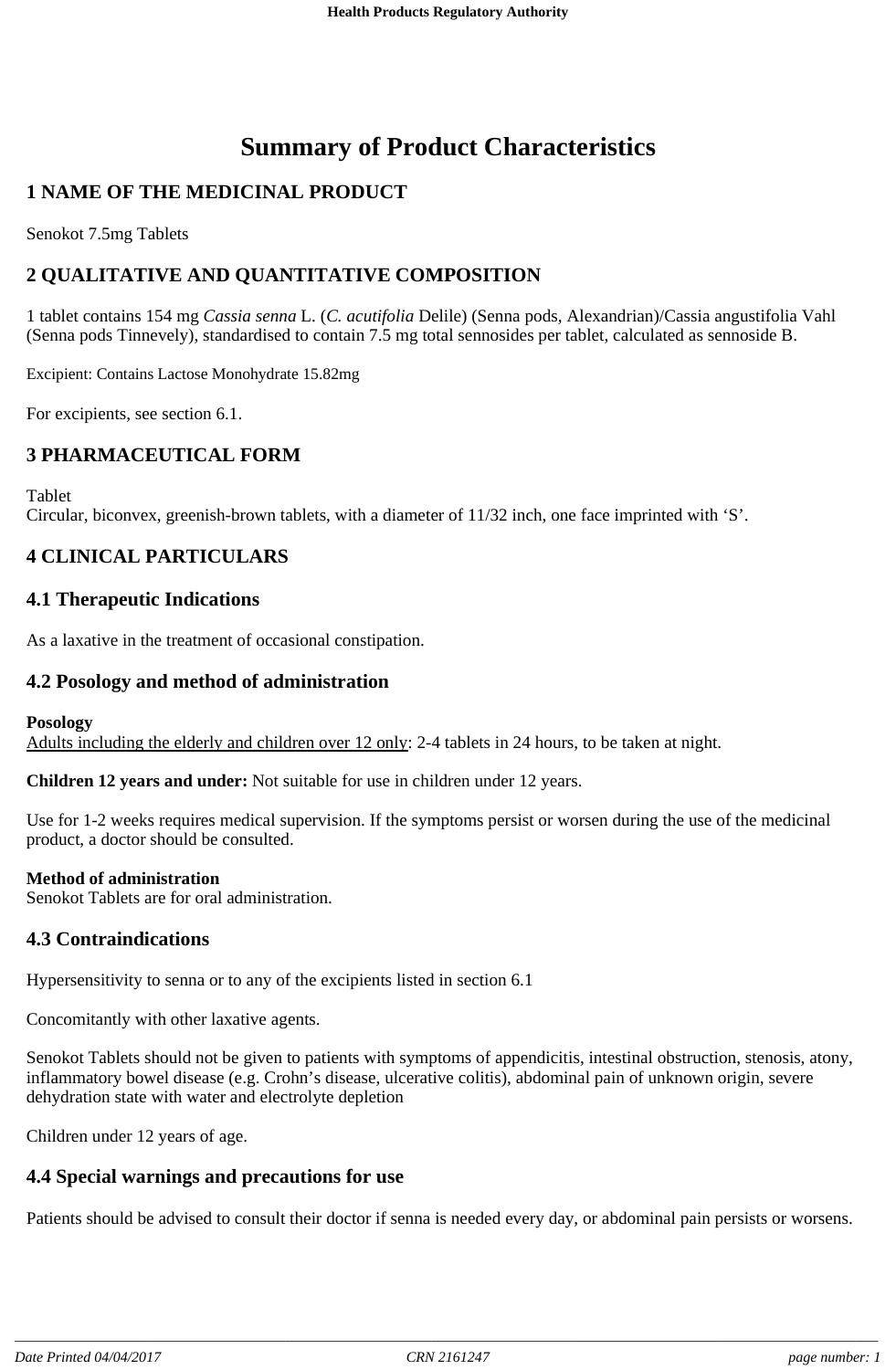Patients should be advised to consult their doctor if there are no bowel movements after three days.

If senna is needed every day the cause of the constipation should be investigated. Long-term use of laxatives should be avoided.

Senna should not be taken by patients suffering from faecal impaction and undiagnosed, acute or persistent gastrointestinal complaints, e.g. abdominal pain, nausea and vomiting, unless advised by a doctor, because these symptoms can be signs of potential or existing intestinal blockage (ileus).

If stimulant laxatives are taken for longer than a brief period of treatment, this may lead to impaired function of the intestine and dependence on laxatives. Senna pods preparations should only be used if a therapeutic effect cannot be achieved by a change of diet or the administration of bulk forming agents.

Prolonged and excessive use may lead to diarrhoea with excessive loss of water and electrolytes, particularly potassium; there is also the possibility of developing an atonic non-functioning colon.

Intestinal loss of fluids may promote dehydration. Symptoms may include thirst and oliguria.

Prolonged and excessive use may lead to fluid and electrolyte imbalance and hypokalaemia.

Patients with kidney disorders should be aware of possible electrolyte imbalance.

Laxatives do not help in long-term weight loss.

Patients with rare hereditary problems of galactose intolerance, the Lapp lactase deficiency or glucose-galactose malabsorption should not take this medicine.

#### **4.5 Interaction with other medicinal products and other forms of interaction**

Hypokalaemia (resulting from long-term laxative abuse) potentiates the action of cardiac glycosides and interacts with antiarrhythmic medicinal products, with medicinal products, which induce reversion to sinus rhythm (e.g. quinidine) and with medicinal products inducing QT-prolongation.

Concomitant use with other medicinal products inducing hypokalaemia (e.g. diuretics, adrenocorticosteroids and liquorice root) may enhance electrolyte imbalance.

### **4.6 Fertility, pregnancy and lactation**

#### **Pregnancy**

There are no reports of undesirable or damaging effects during pregnancy and on the foetus when used at the recommended dosage schedule.

However, as a consequence of experimental data concerning a genotoxic risk of several anthranoids, e.g. emodin and aloe-emodin, use is not recommended during pregnancy.

#### **Breast-feeding**

Use during breastfeeding is not recommended as there are insufficient data on the excretion of metabolites in breast milk.

Anthraquinones are excreted into the milk of nursing mothers but clinical studies have shown that breast-fed infants of mothers taking Senokot in the puerperium did not show any side effects to the drug.

#### **Fertility**

There are no data on the effects of the product on fertility.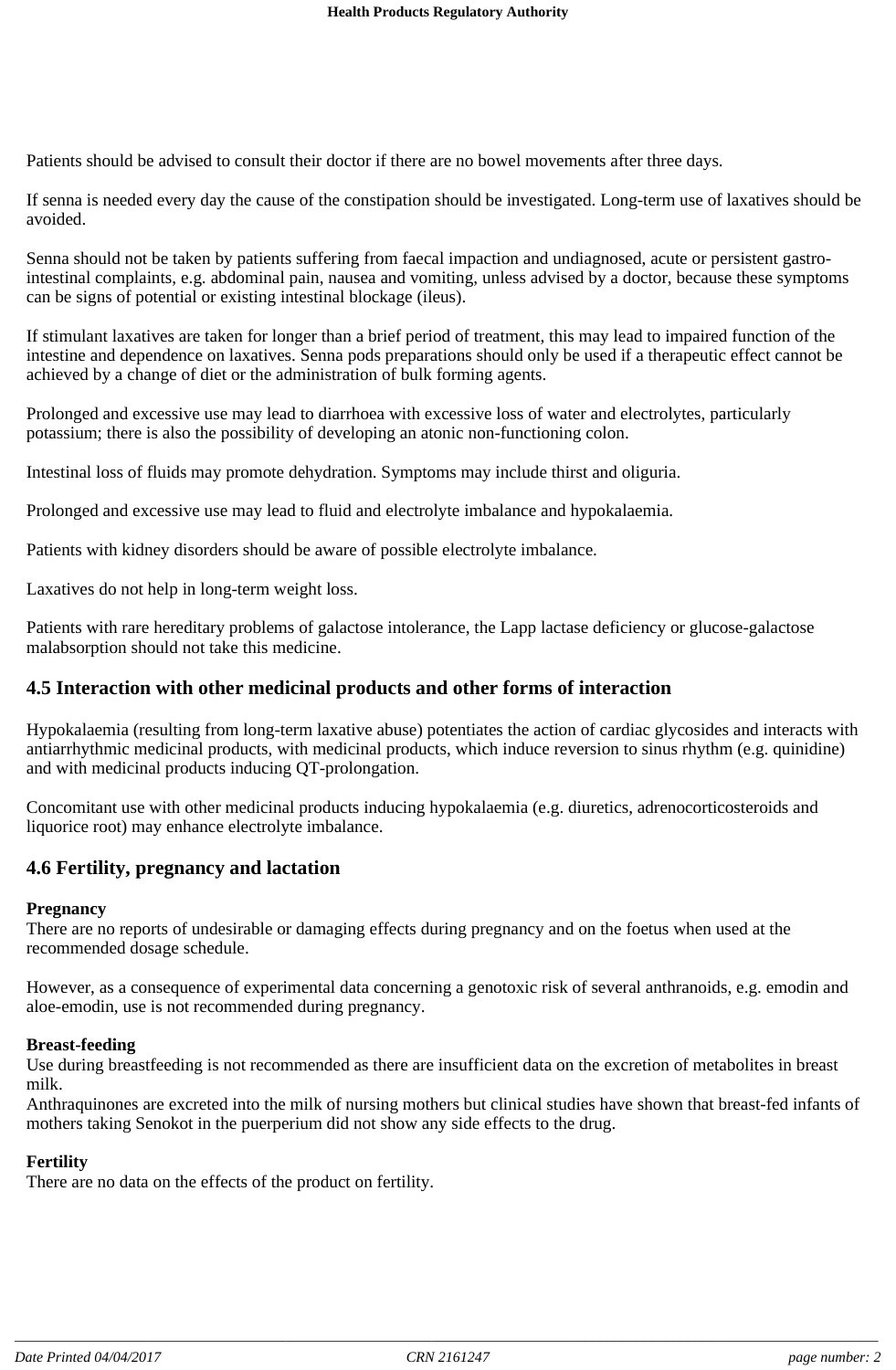# **4.7 Effects on ability to drive and use machines**

None known.

# **4.8 Undesirable effects**

Adverse events which have been associated with senna are given below, tabulated by system organ class and frequency. Frequencies are defined as: Very Common ( $\geq 1/10$ ); Common ( $\geq 1/100$  and  $\lt 1/10$ ); Uncommon ( $\geq 1/1000$  and  $\langle 1/100 \rangle$ ; Very rare ( $\langle 1/10,000 \rangle$ ; Not known (cannot be estimated from the available data). Within each frequency grouping, adverse events are presented in order of decreasing seriousness.

| <b>System Organ Class</b>                                 | <b>Frequency</b> | <b>Adverse Events</b>                                                                                       |
|-----------------------------------------------------------|------------------|-------------------------------------------------------------------------------------------------------------|
| <b>Immune System Disorders</b>                            | Not Known        | Hypersensitivity, urticarial, asthma,<br>hypogammaglobulinaemia                                             |
| <b>Metabolism and Nutrition Disorders</b>                 | Not Known        | Hypokalaemia <sup>1</sup> , cachexia                                                                        |
| <b>Gastrointestinal Disorders</b>                         | Not Known        | Abdominal pain, abdominal spasm,<br>diarrhoea <sup>-</sup> , gastrointestinal tract mucosal<br>pigmentation |
| Skin and Subcutaneous Tissue<br><b>Disorders</b>          | Not Known        | Pruritus, exanthema generalised                                                                             |
| Musculoskeletal and Connective<br><b>Tissue Disorders</b> | Not Known        | Finger clubbing, tetany and hypertrophic<br>osteoarthropathy                                                |
| <b>Renal and Urinary Disorders</b>                        | Not Known        | Chromaturia                                                                                                 |

### **Description of Selected Adverse Reactions**

<sup>1</sup>Prolonged use of laxatives resulting in diarrhoea and subsequently hypokalaemia.

<sup>2</sup>Particular in patients with irritable colon.

 $3$ Chronic use may cause pigmentation of the intestinal mucosa (pseudomelanosis coli), which usually recedes with the patients stops taking the preparation.

 $4$ Yellow or red-brown (pH dependent) discolouration of urine by metabolites, which is not clinically significant, may occur during the treatment.

#### **Reporting of Suspected Adverse Events**

Reporting of suspected adverse reactions after authorisation of the medicinal product is important. It allows continued monitoring of the benefit/risk balance of the medicinal product. Healthcare professionals are asked to report any suspected adverse reactions via Pharmacovigilance Section, Health Products Regulatory Authority, Kevin O'Malley House, Earlsfort Centre, Earlsfort Terrace, IRL-Dublin 2; Tel: +353 1 6764971; Fax: +35 1 6762517; Website: www.hpra.ie; e-mail: medsafety@hpra.ie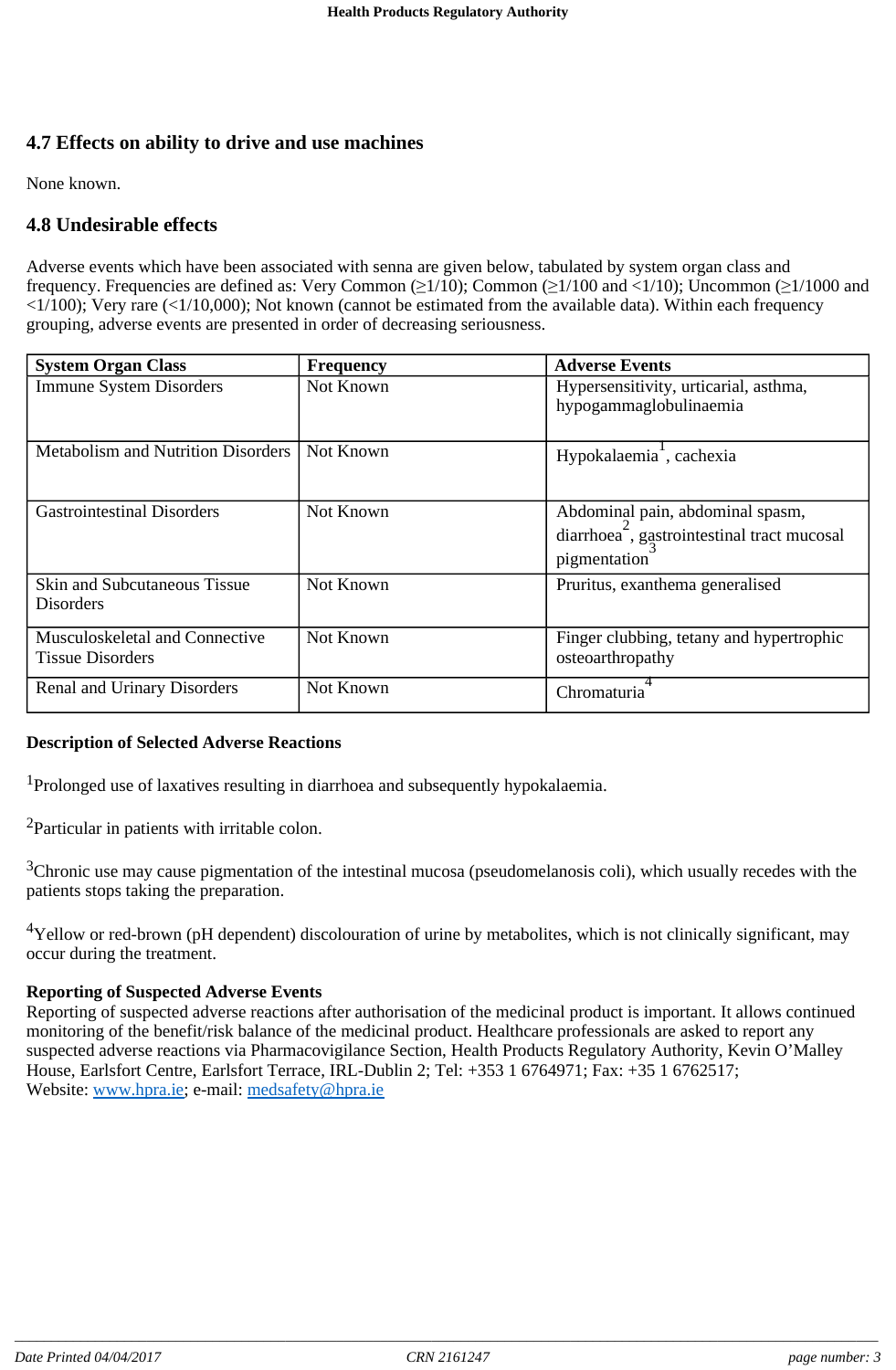### **4.9 Overdose**

The major symptoms of overdose are griping pain and severe diarrhoea with consequent losses of fluid and electrolytes. Diarrhoea may especially cause potassium depletion, which may lead to cardiac disorders and muscular asthenia, particularly where cardiac glycosides, diuretics, adrenocorticorticosteroids or liquorice root are being taken at the same time.

Chronic ingested overdoses of anthranoid containing medicinal products may lead to toxic hepatitis.

#### **Management**

Treatment should be supportive with generous amounts of fluid, especially fruit drinks, should be given. Electrolytes, especially potassium, should be monitored.

### **5 PHARMACOLOGICAL PROPERTIES**

#### **5.1 Pharmacodynamic properties**

#### **Pharmacotherapeutic group: senna glycosides; ATC Code: A06AB06**

The sugar moiety of the sennosides is removed by bacteria in the large intestine releasing the active anthrone fraction. This stimulates peristalsis via the submucosal and myenteric nerve plexuses.

 $1,8$ -dihydroxyanthracene derivatives possess a laxative effect. The  $\beta$ -O-linked glycosides (sennosides) are not absorbed in the upper gut; they are converted by bacteria of the large intestine into the active metabolite (rhein anthrone).

There are two different mechanisms of action:

- 1. Stimulation of the motility of the large intestine resulting in accelerated colonic transit.
- 2. Influence on the secretion processes by two concomitant mechanisms viz. inhibition of absorption of water and electrolytes (Na+, CL-) into the colonic epithelial cells (antiabsorptive effect) and increase of the leakiness of the tight junctions and stimulation of secretion of water and electrolytes into the lumen of the colon (secretagogue effect) resulting in enhanced concentrations of fluid and electrolytes in the lumen of the colon.

Defaecation takes places after a delay of 8-12 hours due to the time taken for transport to the colon and metabolisation into the active compound.

### **5.2 Pharmacokinetic properties**

The action of the sennosides is colon specific and does not depend upon systemic absorption.

The  $\beta$ -O-linked glycosides (sennosides) are neither absorbed in the upper gut nor split by human digestive enzymes. They are converted by bacteria of the large intestine into the active metabolite (rhein anthrone). Aglyca are absorbed in the upper gut. Animal experiments with radio-labelled rhein anthrone administered directly into the caecum demonstrated absorption <10%. In contact with oxygen, rhein anthrone is oxidised into the rhein and sennidins, which can be found in the blood, mainly in the form of glucuronides and suphates. After oral administration of sennosides, 3- 6% of the metabolites are excreted in urine; some are excreted in bile. Most of the sennosdies (ca. 90%) are excreted in faeces as polymers (polyquinones) together with  $2 - 6%$  of unchanged sennosides, sennidins, rhein anthrone and rhein. In human pharmacokinetic studies with senna pods powder (20 mg sennosides), administered orally for 7 days, a maximum concentration of 100ng rhein/ml was found in the blood. An accumulation of rhein was not observed. Active metabolites, e.g. rhein, pass in small amounts into breast milk. Animal experiments demonstrated that placental passage of rhein is low.

### **5.3 Preclinical safety data**

No preclinical findings of relevance have been reported.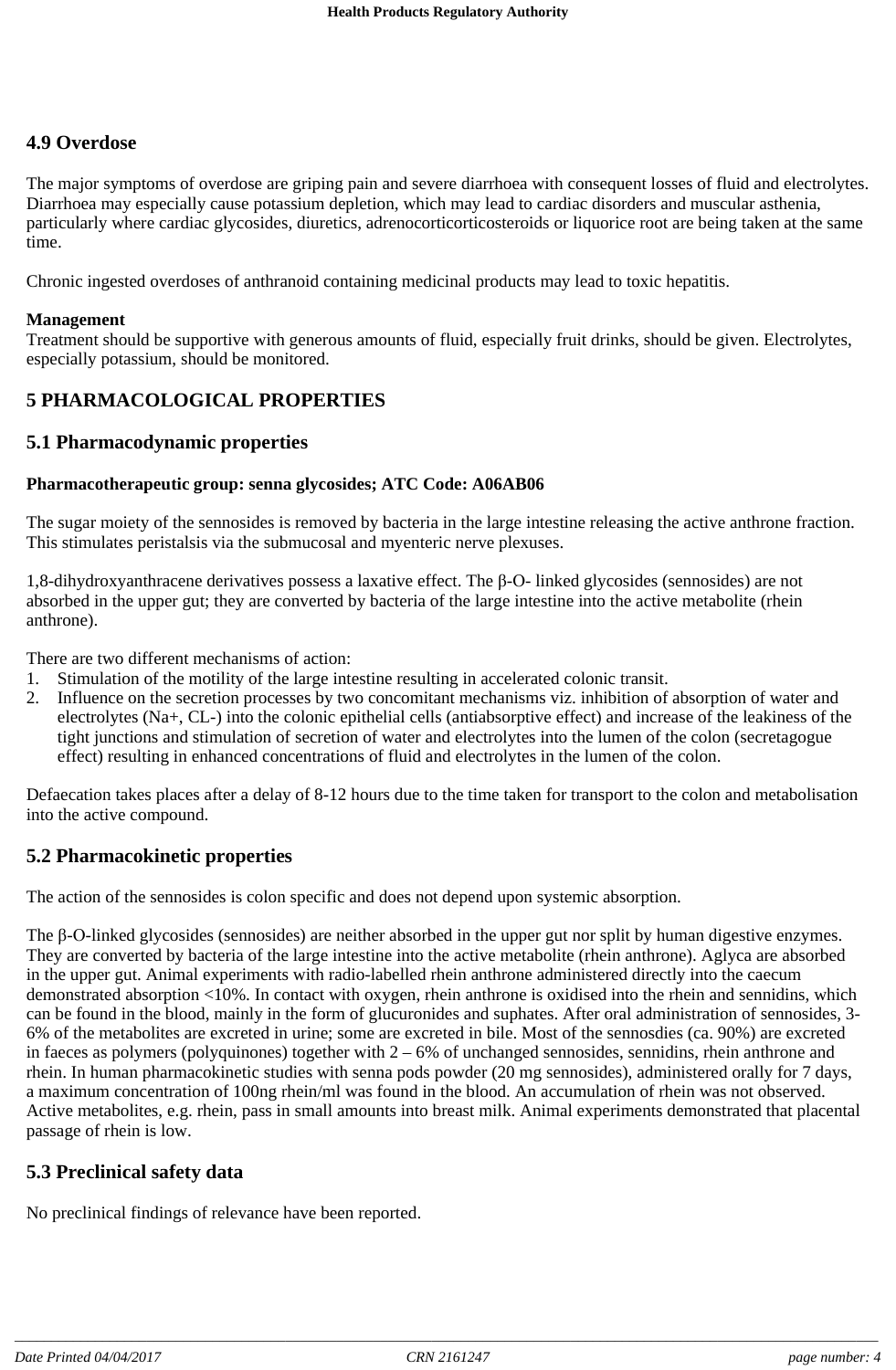# **6 PHARMACEUTICAL PARTICULARS**

# **6.1 List of excipients**

Calcium phosphate Maize starch Lactose monohydrate Magnesium stearate

# **6.2 Incompatibilities**

Not known.

# **6.3 Shelf life**

3 years for tablets packed in UPVC/PVdC aluminium foil blisters. 5 years for tablets packed in polypropylene containers with snap fit lids.

### **6.4 Special precautions for storage**

Blisters: Store below 25°C. Store in the original package. Polypropylene containers: Store below 30°C. Store in the original package.

### **6.5 Nature and contents of container**

UPVC/PVdC aluminium foil blisters containing 6, 20, 60 or 100 tablets.

Polypropylene containers with snap-fit lids containing 500 tablets.

Not all pack sizes may be marketed.

# **6.6 Special precautions for disposal of a used medicinal product or waste materials derived from such medicinal product and other handling of the product**

No special requirements.

# **7 MARKETING AUTHORISATION HOLDER**

Reckitt Benckiser Ireland Ltd. 7 Riverwalk Citywest Business Campus Dublin 24 Ireland

# **8 MARKETING AUTHORISATION NUMBER**

PA0979/016/002

# **9 DATE OF FIRST AUTHORISATION/RENEWAL OF THE AUTHORISATION**

Date of first authorisation: 01 April 1983

Date of last renewal: 01 April 2008